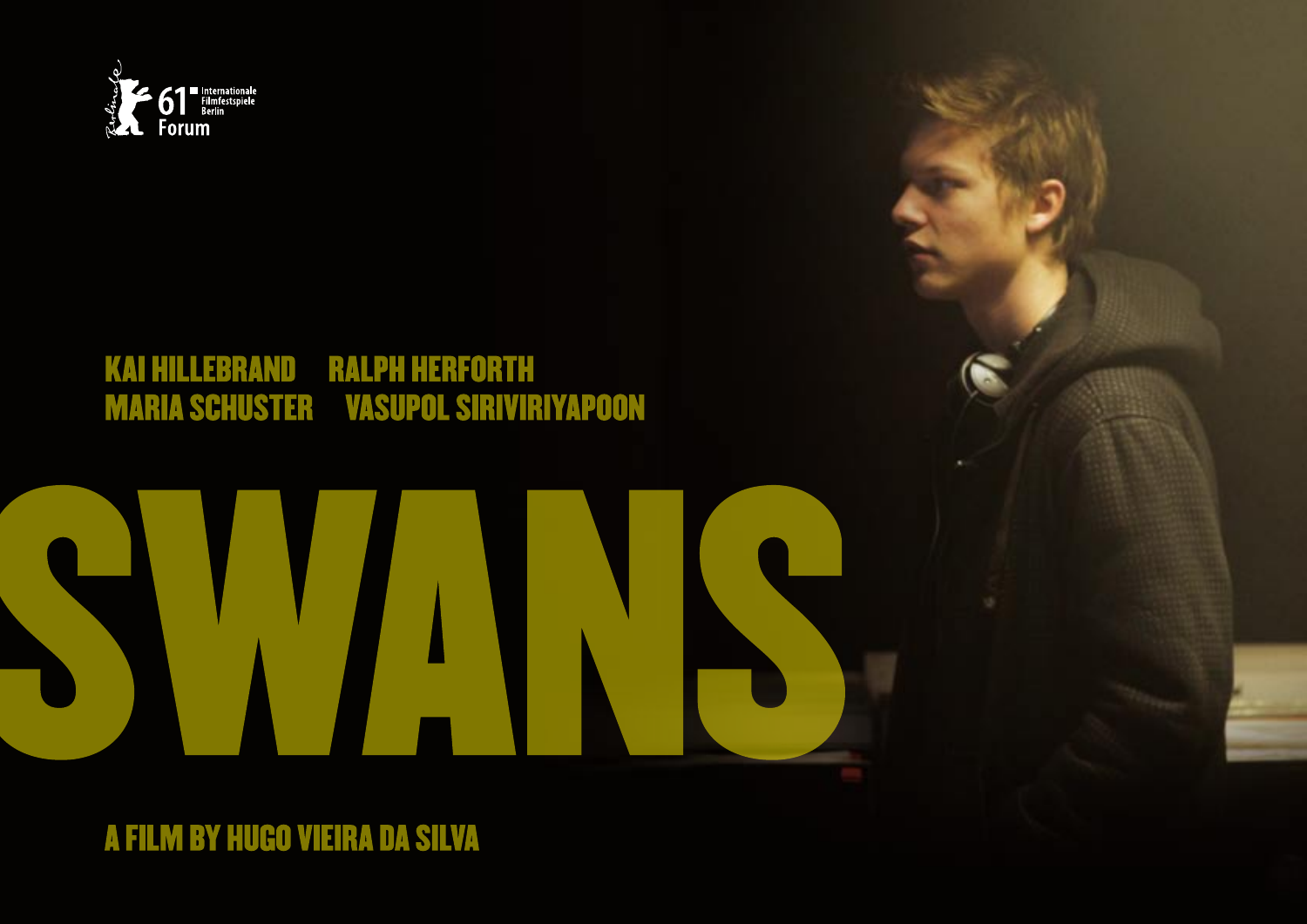

# **SYNOPSIS**

A father and his teenage son travel to Berlin. The boy has never met his mother who is in hospital with a koma. The father is confronted by his uncertain past. Both are unsettled by the winter gloom in the unfamiliar big city, and by the hostile environment of the hospital. The mother's flat where both are lodging is equally unwelcoming. They meet a mysterious and beautiful woman there, the mother's flat mate. While the boy explores the city, the father waits for the mother to recover. The film evokes an atmosphere oscillating between desire and anonymity, the fear of personal proximity and of death, between boredom and physical excess on a skateboard. It presents an unusual impression of Berlin, involving a fascinating coming-of-age story and of facing up to old age. It is a haunting exploration of the many facets of love and desire.

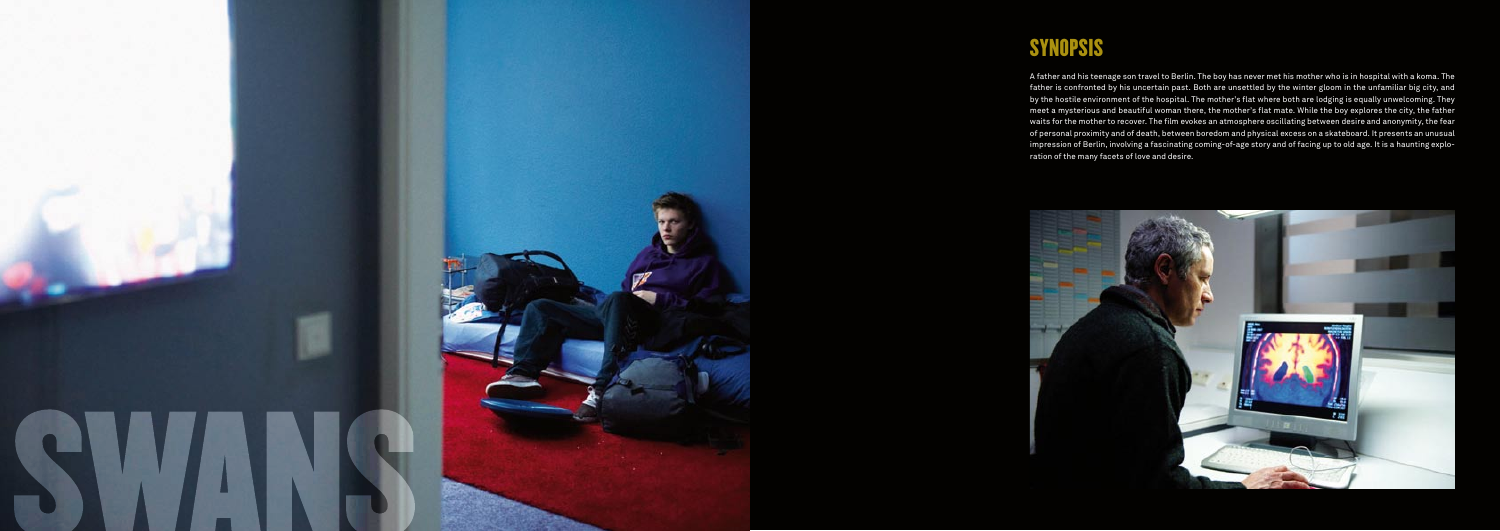

## Kai Hillebrand

in Tokyo in 2009.

Born 1990, Kai Hillebrand first visited a vocational school — Ralph Herforth was born in 1960 and studied at the Max — **Filmography (selection):** for electrical engineering, before entering a one-year-in-Reinhardt Seminary Vienna between 1979 and 1982. In the ternship at the model agency Tomorrow is another day in 1980ies, he achieved a reputation in theatre productions, Cologne. In 2008 he worked as a model for the "Top Man" acting among others in "Othello" (1983, Schillertheater campaign and for the Japanese fashion label "Factotum" Berlin), "Romeo und Julia" (1983, Stadttheater Heilbronn) Additionally, he began a skateboarding career in 2005 directed by Lars Becker. Since then he has continuously where "Vibes", "Forvert Clothing", "Decline Shoes" and acted in numerous theatrical and TV-productions, work-"Sweet Skateboards" sponsored him. At Adio C.O.S. Cup ing together with renowned directors such as Fatih Akin, German championship 2009 he won the third prize. In 2009 Oskar Roehler, Roland Suso Richter and Friedemann and "Macbeth" (1990, Schauspielhaus Düsseldorf). He made his cinematic film debut in "Schattenboxer" (1992)

he successfully auditioned for the leading role in *Swans*, Fromm. which is his feature film debut.

# Ralph Herforth

| 2010      | Swans (Hugo Vieira Da Silva)               |
|-----------|--------------------------------------------|
| 2009      | Unter Strom (Zoltan Paul)                  |
| 2008      | 1½ Ritter – Auf der Suche nach der hin-    |
|           | reißenden Herzelinde (Til Schweiger)       |
| 2008      | Speed Racer (Andy and Larry Wachowski)     |
| 2007      | Lamento (Daniel Hedfeld, René Sydow)       |
| 2005-2010 | Unter anderen Umständen                    |
|           | (Judith Kennel) - TV series                |
| 2005      | Æon Flux (Karyn Kusama)                    |
| 2006      | Into The Night with Ralph Herforth and     |
|           | Dolph Lundgren - TV series                 |
| 2006      | Rage (Züli Aladag) - TV movie              |
| 2005      | Bis in die Spitzen (Thomas Berger, Michael |
|           | Kreindl) - TV series                       |
| 2004      | Agnes And His Brothers (Oskar Roehler)     |
| 2004      | Das Blut der Templer                       |
|           | (Florian Baxmeyer) - two-part TV feature   |
| 2004      | Ratten 2 – Sie kommen wieder               |
|           | (Jörg Lühdorff) - TV feature               |
| 2003      | Das Herz ist rot                           |
|           | (Christine Kabisch) - TV feature           |
| 2002      | A Map Of The Heart (Dominik Graf)          |
| 2001      | Ratten – Sie werden dich kriegen           |
|           | (Jörg Lühdorff) - TV feature               |
| 2000      | Tatort – Tödliches Verlangen               |
|           | (Miko Zeuschner) - TV series               |
| 2000      | Kanak Attack (Lars Becker)                 |
| 1998      | Der Eisbär (Til Schweiger)                 |
| 1998      | Kurz und schmerzlos (Fatih Akin)           |
| 1997      | Knockin' On Heaven's Door (Thomas Jahn)    |
| 1992      | Schattenboxer (Lars Becker)                |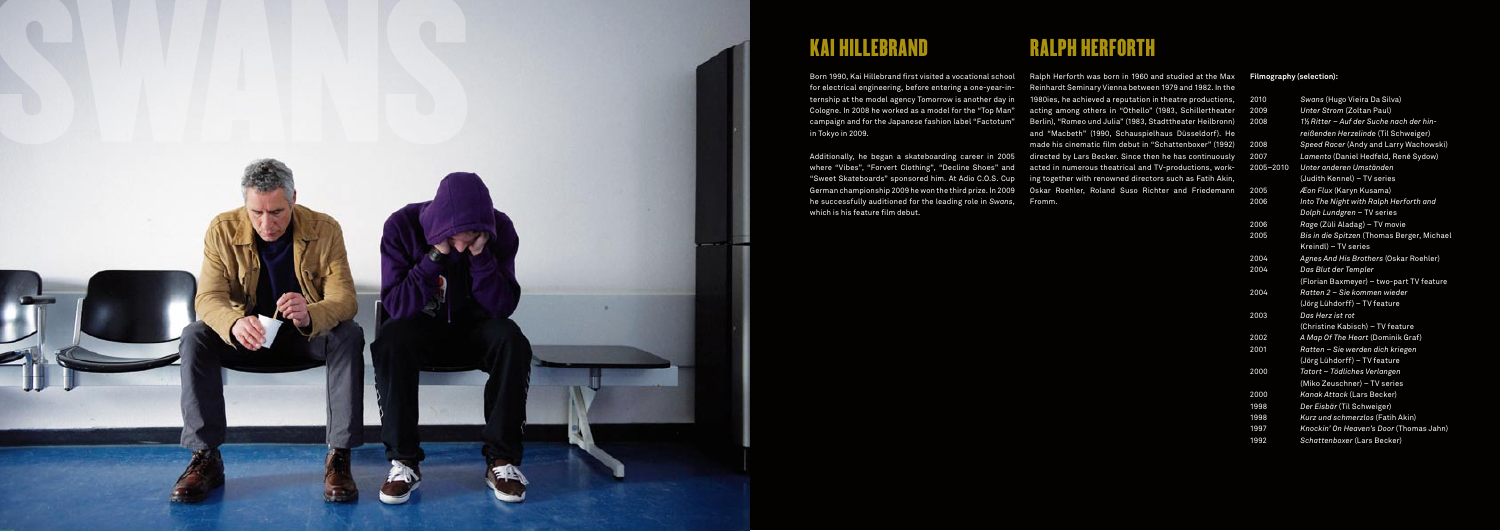## Maria Schuster

From 1987 until 1989 Maria Schuster took acting lessons **Filmography (selection):** with Gabi Oetterer (Freiburg State Theatre) and additionally singing lessons at the Music School Mariendorf between 1989 and 1991. She also participated in a method acting-workshop with John Costopoulos as well as in workshops with Yoshi Oida in 1999 and 2002 respectively. Maria Schuster acted in films such as "Nachtfalter" directed by Frank Novotny and "Poem" directed by Ralf Schmerberg and also stared in many popular TV series, most notably: "Großstadtrevier" (ARD) and "Wollfs Revier" (Sat1). After some theatre productions at the Freiburger State Theatre in the late 1980ies, she later on worked with theatre directors Christoph Schlingensief, Jan Bosse and Armin Petras in Berlin. She toured with the comedy show "Traumfrau Mutter – Mom's the world" (Ingolf Lück, 200 0–2010) throughout Berlin, Hamburg, Zurich and Munich. As a professional singer for "Jail Babes" (BMG) she achieved a (German) Gold Record status and was awarded with the Music Award "Goldene Stimmgabel" in 2002.

| 2010       | Swans (Hugo Vieira da Silva)              |
|------------|-------------------------------------------|
| 2009       | Sprit (Marco Raab)                        |
| 2009       | Kleine Fische (Marco Antoniazzi)          |
| 2008       | Two Funny (Patrick Schlosser, Joris       |
|            | Hermanns, Dietmar Schuch) - TV comedy     |
| 2007       | Doppelmord (Dana Linkiewicz) - short      |
| 2006       | Da kommt Kalle (Lars Jessen) - TV series  |
| 2005       | Antibodies (Christian Alvart)             |
| 2004       | Beyond The Sea (Kevin Spacey)             |
| 2004       | Dornröschens leiser Tod                   |
|            | (Marcus Rosenmüller) - TV feature         |
| 2004       | Status Yo! (Till Hastreiter)              |
| 2003       | Ein starkes Team                          |
|            | (Maris Pfeiffer) - TV series              |
| 2003, 2006 | Soko Wismar                               |
|            | (Dirk Pientka, Lars Jessen) – TV series   |
| 2003       | <b>Wolffs Revier</b>                      |
|            | (Jürgen Bretzinger) - TV series           |
| 2003       | Großstadtrevier (Lars Jessen) - TV series |
| 2001       | <b>Escort Service (Franz Novotny)</b>     |
| 2001       | Poem_I Set My Foot Upon The Air And It    |
|            | Carried Me (Ralf Schmerberg)              |
| 2001       | Alaska.de (Esther Gronenborn)             |
| 2000       | Iim Westen wird sie untergehen  - Balra a |
|            | nap nyugszik (András Fésös)               |
| 1998-1999  | Freunde fürs Leben (Nicolai Müllerschön,  |
|            | Gero Erhardt) - TV series                 |
| 1999       | Gnadenlos 2 (Gabi Kubach) - TV feature    |

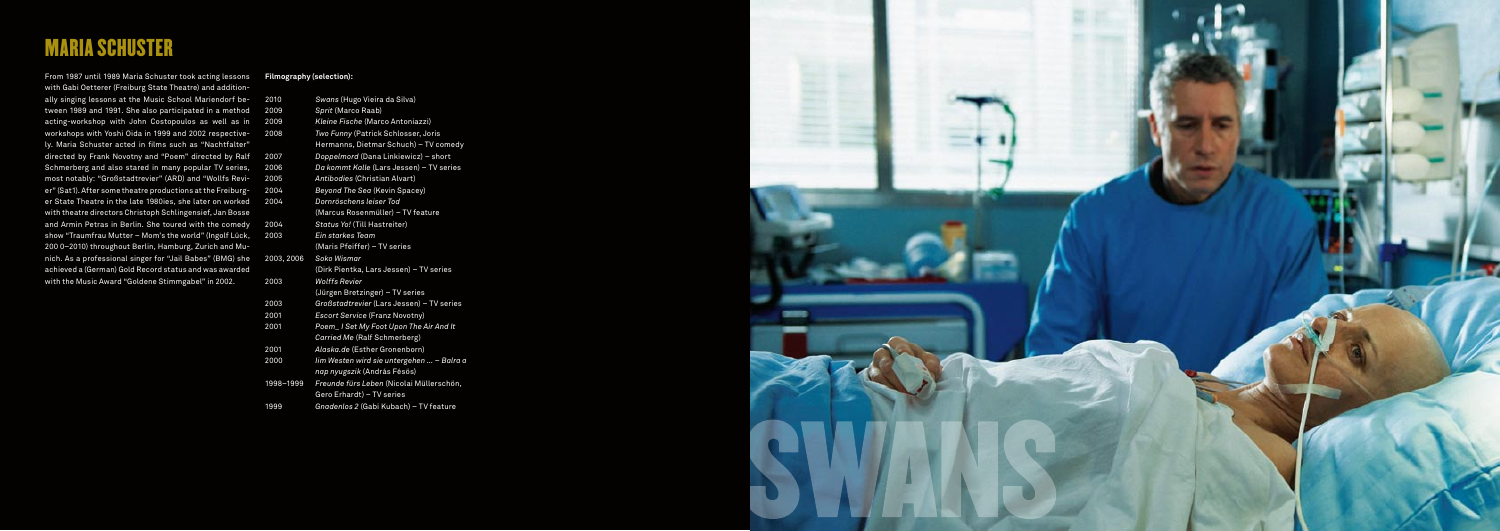

## Director Hugo Vieira da Silva on …

#### *… how the story starts:*

In this film two people are confronted with a situation that is completely new for them. In a minimalistic setting (an apartment, a hospital) they are each forced to face intimate layers of themselves, past feelings, an unfamiliar body, their own body.

#### … the developments:

In the course of the film, father and son embark on a parallel journey: the boy to his (past) connection to his mother's body, the father to a past intimacy that he once had with the boy's mother.

#### … *sexuality*:

Manuel's sexuality is very vague. In a way he is lost. His interest in people is similar to that of his interest in objects; it remains superficial and he builds a kind of fetish relationship to them. At first he experiences his mother's body – like the objects or the masks – as a substitute for a deeper relationship to another person. In the course of the film, the quality of these relations changes.

### *… coming of age:*

I don't really see Manuel's path as a coming-of-age story. His journey, triggered by his mother's body, does not move towards the development of an identity but rather opens up a sensory space of indefiniteness: a physical exploration of a world that does not submit itself to conventional language. What happens there is open. His father Tarso embarks on the same journey yet in a very different way.

#### *… the character of K.*

K. is only created through the gaze of Manuel and Tarso. She appears and disappears, we dont know anything about her. She has a ghost-like presence in this film. A household ghost.

#### *… the casting and the work process:*

The work with the actors was very important and it began before the shooting with improvisations and research that I had developed in collaboration with the choreographer and dramaturge Heidi Wilm. We continued this collaboration on set where we created several of the film's scenes together. Maria Schuster, who plays the character of Petra, took on the challenge of embodying a person in a coma. Actors generally are used to build a psychological or biographical background for their characters. In this case, however, she couldn't use these conventional tools. Maria brought in a huge measure of generos-

ity to the rehearsals where together we found a way to let her character emerge from her physical presence. With Kai Hillebrand it was different. We found him through a street casting because we were looking for a skater and not an actor. In a long working process that lasted about two months, we worked on his presence and his ability to improvise so that later we could develop a lot of scenes with him. Working with Ralph Herforth was always very intense. He comes from a more commercial cinema. Sometimes we clashed. But right from the beginning we had the feeling that he had a wish to try out different ways of working. In the course of our work, he revealed a fragility that we had not known and that became fundamental to the character of Tarso. Ralph opened up immensely during the shooting and added much of himself into the character.

#### *… Berlin as a location:*

Berlin is not just one but ten or fifteen cities with very different aspects. The Gropius city has a certain meaning, for each and every citizen of Berlin. This comes also partially from a filmic memory. The Gropius city was initially designed and conceived within the frame of social utopic values of the 60's. Then it became temporarily forgotten and today is simply a residential area, somewhat lost without much social life. However it's full of things you don't see at first sight; you have to open doors to see what's happening. It seems empty, especially in winter but there is a lot going on beneath the surface.

#### *… working with cinematographer Reinhold Vorschneider:*

Reinhold really liked the script. He is very rigorous. And he has something that a lot of cinematographers don't have: He appears to be quite formal but the most important thing for him is to tell the story and to reflect about the images that are made. Some media claim that there's a certain "Vorschneider" aesthetic but that's a mistake. Reinhold is not interested in an "aesthetic". Rather he consistently challenges what cinema can be. It wasn't like that I had a story and I wanted a cameraman to deliver me the pictures for it. It was more of an attentive and collective experience of creating something together.

#### *… the title of his film "Swans":*

The expression "Swans" naturally carries a multitude of meanings as well as a symbolic dimension that differs from culture to culture. I would rather not define its meaning for the film. I think that every viewer is sure to find a personal relationship between the title and the story and perhaps not only on the symbolic level …

#### *… his work in Germany:*

SWANS is a consequence of my life in Berlin. Berlin is a crossroads of cultures where new forms of social life have emerged. Some of these forms are not based on the old concepts of belonging to a culture of origin. This situation brings many interesting questions. It is within this framework that my work has been developing.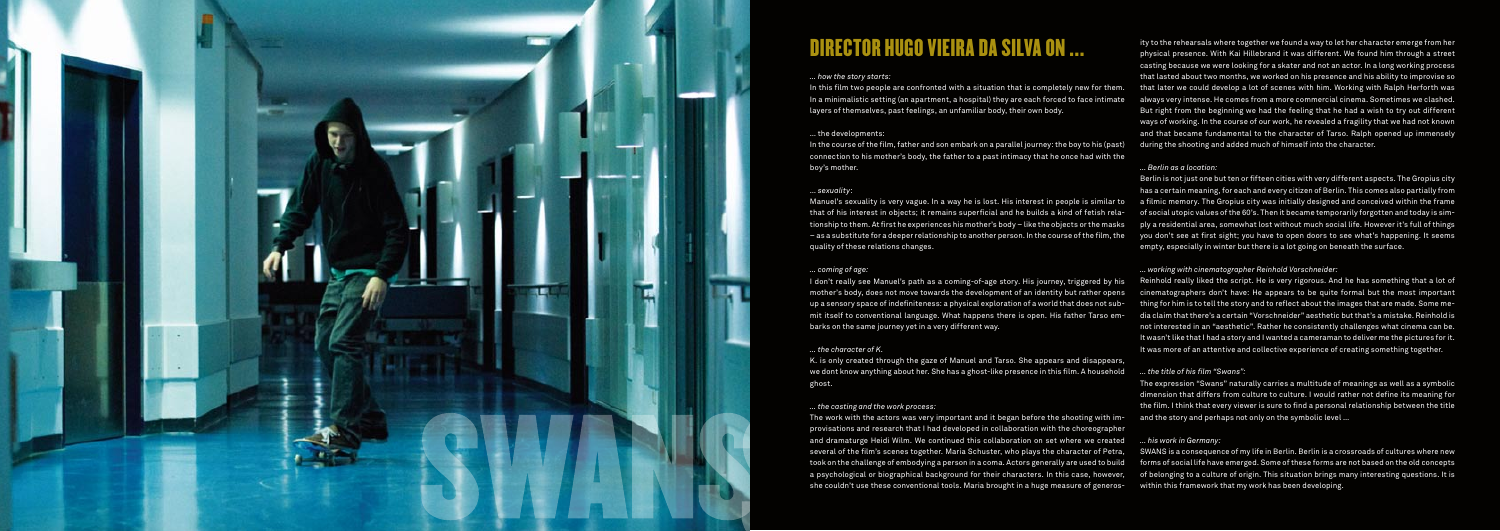

# **HUGO VIEIRA DA SILVA DIRECTOR**

Born 1974 in Oporto, Portugal. After studying law at the **Filmography (selection) as writer and director:** Catholic university in Oporto from 1992 to 1995, Hugo Vieira da Silva graduated from the Lisbon School Of Theatre and Cinema (ESTC) in 1999. His graduation documentary *Arte pública* was awarded with the Kodak Prize for Best Portuguese Documentary film 1998. His following documentaries *Grupo Puzzle* and *Confesso* were screened and curated in several international contemporary art institutions and galleries. After receiving the Nipkow Grant fellowship programme 2003 he moved to Berlin. His first feature film *Body Rice*, produced by Paulo Branco, won several awards, most notably: the Best Director category in Buenos Aires (Bafici-2007) and Mexico (Ficco-2007), a Special Mention of the official competition in Locarno 2006, Best Cinematography and Best Sound of the official section in Fortaleza (Brazil) 2007. Furthermore, the film was selected for more than 10 competitive international sections. *Swans* is his second feature film. During development, the project was selected for L'atelier – Cannes film festival 2009, Binger Filmlab Script Development Programme and was awarded at the Torino FilmLab Development 2008. He was recently curatedselected for the book "The future of film-100 new directors" edited by Phaidon-New york, 2010. Hugo Vieira da Silva currently lives and works between Vienna and Berlin.

| 2010 | Swans (feature film), 120 min / Red<br>Produced by Flying Moon, Contracosta |
|------|-----------------------------------------------------------------------------|
|      | Producões                                                                   |
| 2006 | Body Rice (feature film), 120min / 35mm                                     |
|      | <b>Produced by Paulo Branco</b>                                             |
| 2003 | Confesso (Albuquerque Mendes                                                |
|      | (documentary) 52min / Digital                                               |
| 2001 | Grupo Puzzle (documentary) 52min / Digital                                  |
| 1998 | Arte pública (documentary) 30m / 16mm                                       |

### Heidi Wilm Assistant Director

Heidi Wilm, born 1978 in Graz, studied Contemporary Dance at the Iwanson School in Munich and philosophy at the Ludwig-Maximilians-University in Munich. She works as a choreographer, dramaturge and performer. Various projects and collaborations with artists from different fields. Publications on dance and performance theory. Currently developing the feature film *Wellengang* together with Hugo Vieira da Silva, produced by Prisma Film, Vienna, selected for Cinemart 2011, International Filmfestival Rotterdam.

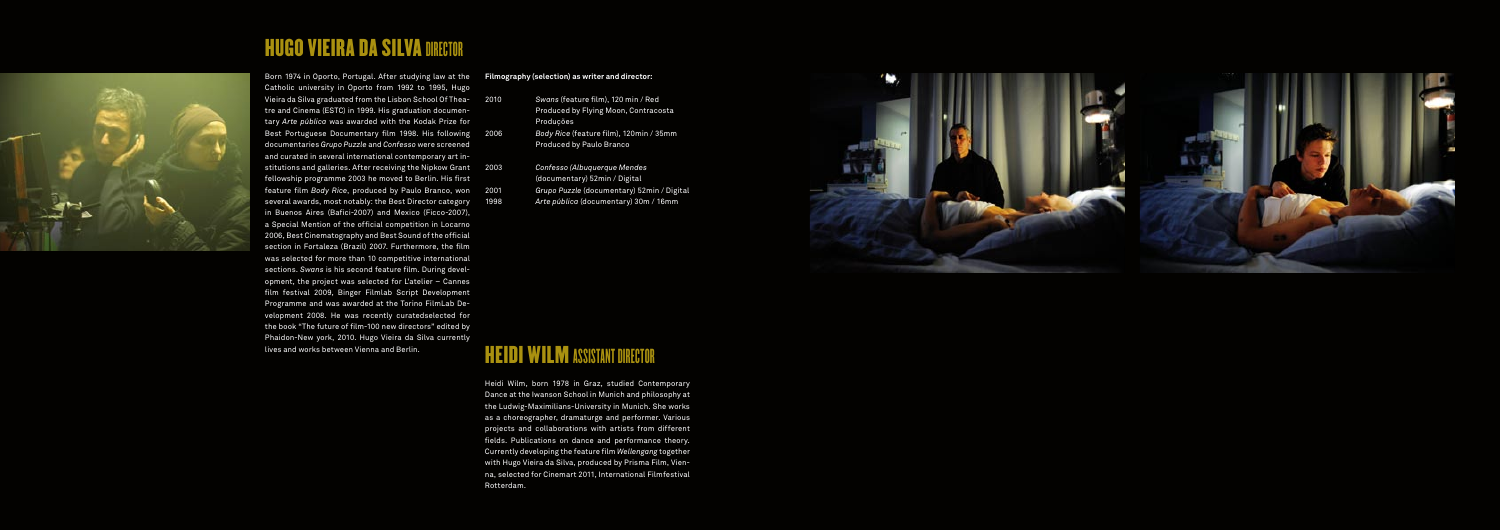

### **SWANS**

a film by Hugo Vieira da Silva

### GERMANY / PORTUGAL 2011 126 minutes DCP · color · 1:1,85 · Dolby Digital 5.1 · in German

# **CAST**

| Andreas <b>Mateur Andreas Andreas Mateur Christian Schwarz</b> |  |
|----------------------------------------------------------------|--|
|                                                                |  |
|                                                                |  |



|                                  | Director of Photography <b>Communist Properties</b> Reinhold Vorschneider |
|----------------------------------|---------------------------------------------------------------------------|
|                                  | Andrea Wagner                                                             |
|                                  | Nic Nagel                                                                 |
|                                  |                                                                           |
|                                  |                                                                           |
|                                  | Director <b>Martin Adam Adam Adam Adam Hugo Vieira da Silva</b>           |
|                                  | Helge Albers                                                              |
|                                  |                                                                           |
|                                  | Associate Producer Roshanak Behesht Nedjad                                |
|                                  | Production Manager [11] Dr. The Michael Micolaisen                        |
|                                  | Production DesignerThomas Molt                                            |
|                                  |                                                                           |
|                                  |                                                                           |
| Casting <b>Executive Casting</b> | Antje Mißbach                                                             |
|                                  | Daniel Iribarren                                                          |
|                                  | <b>Manuel Laval</b>                                                       |
|                                  | Matthias Schwab                                                           |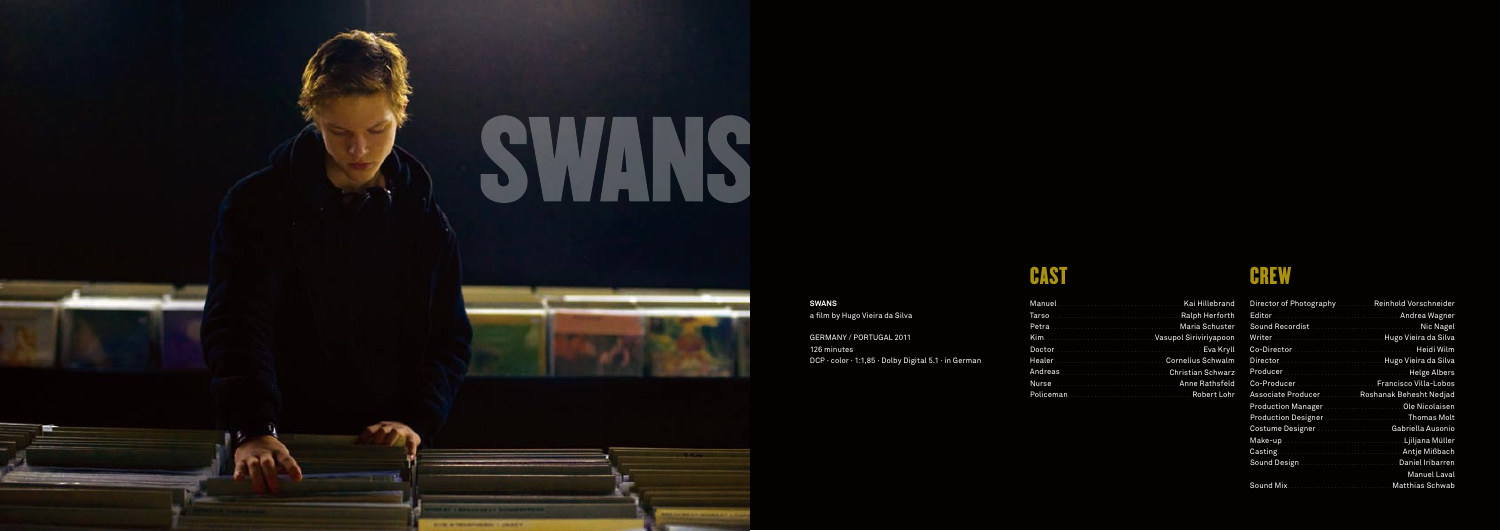



werth 2011 · werth@itookmyprozac.de